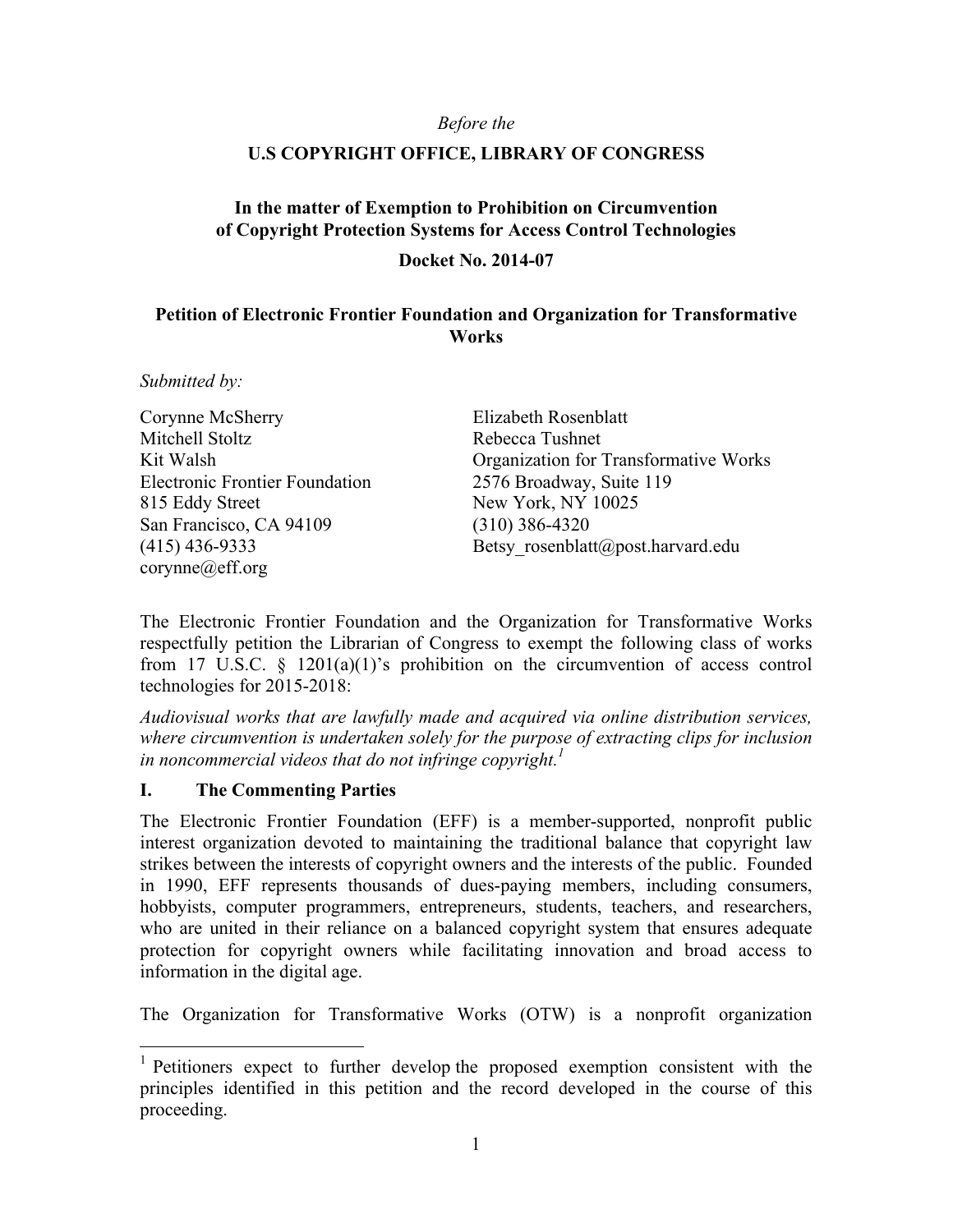established in 2007 to protect and defend fanworks from commercial exploitation and legal challenge. "Fanworks" are new, noncommercial creative works based on existing media; outside media fandom, the term "remix" is often used. The OTW provides services to fans who need assistance when faced with related legal issues or media attention. The OTW's nonprofit website hosting transformative noncommercial works, the Archive of Our Own, has over 400,000 registered users and receives over 4.8 million unique visits per month.

In filing this petition, EFF and OTW represent the interests of the tens of thousands of noncommercial remix video creators who have or would like to include clips from audiovisual works in their own creations.

### **II. Proposed Exemption: Circumvention Necessary to Extract Clips From Online Sources for Use in Remix Videos**

## A. Overview

Remix video creators often find that the cultural works from which they need to excerpt to engage in their critical commentary are not readily or timely available in DVD or Blu-Ray, yet creators still need to comment upon them while the original works are still fresh in the mind of the audience. Therefore, video makers turn to other sources, such as iTunes, Amazon Instant Video (formerly Amazon Unbox)<sup>2</sup> and Netflix to obtain the audiovisual works they need. Obtaining material from those sources may require circumventing access controls using a number of commonly-available tools. Because these uses include many non-infringing fair uses, they should be sheltered from any risk of DMCA 1201 liability, as the Copyright Office recognized in 2012.

## B. Copyrighted Works Sought to Be Accessed

This proposed exemption applies to audiovisual works available from authorized online distribution sources.

# C. Technological Protection Measures

There are many encryption and authentication schemes used by sites that seek to make videos available to end-users. For example, Amazon Instant Video (formerly Amazon UnBox) uses Adobe's Flash plugin, among other programs, as do Hulu and DIRECTV.com. RTMPE (Real Time Messaging Protocol Encryption) is an extension that adds an encryption layer to the Adobe-designed RTMP streaming media protocol. Adobe markets RTMPE in its multimedia streaming products, such as Flash Media Server, as a means of deterring people from recording videos and says RTMPE was designed for this purpose. Nonetheless, RTMPE has long since been successfully reverse-engineered by third parties, and several implementations have been produced that successfully interoperate with Adobe's Flash Media Server.

Other services can and do use technologies other than RTMPE. For example, Apple encodes video using its proprietary FairPlay DRM scheme. Various tools exist for overcoming FairPlay's restrictions.

<sup>&</sup>lt;sup>2</sup> Amazon now calls this service "Amazon Instant Video" but it is nonetheless commonly referenced by its former name in the remix community.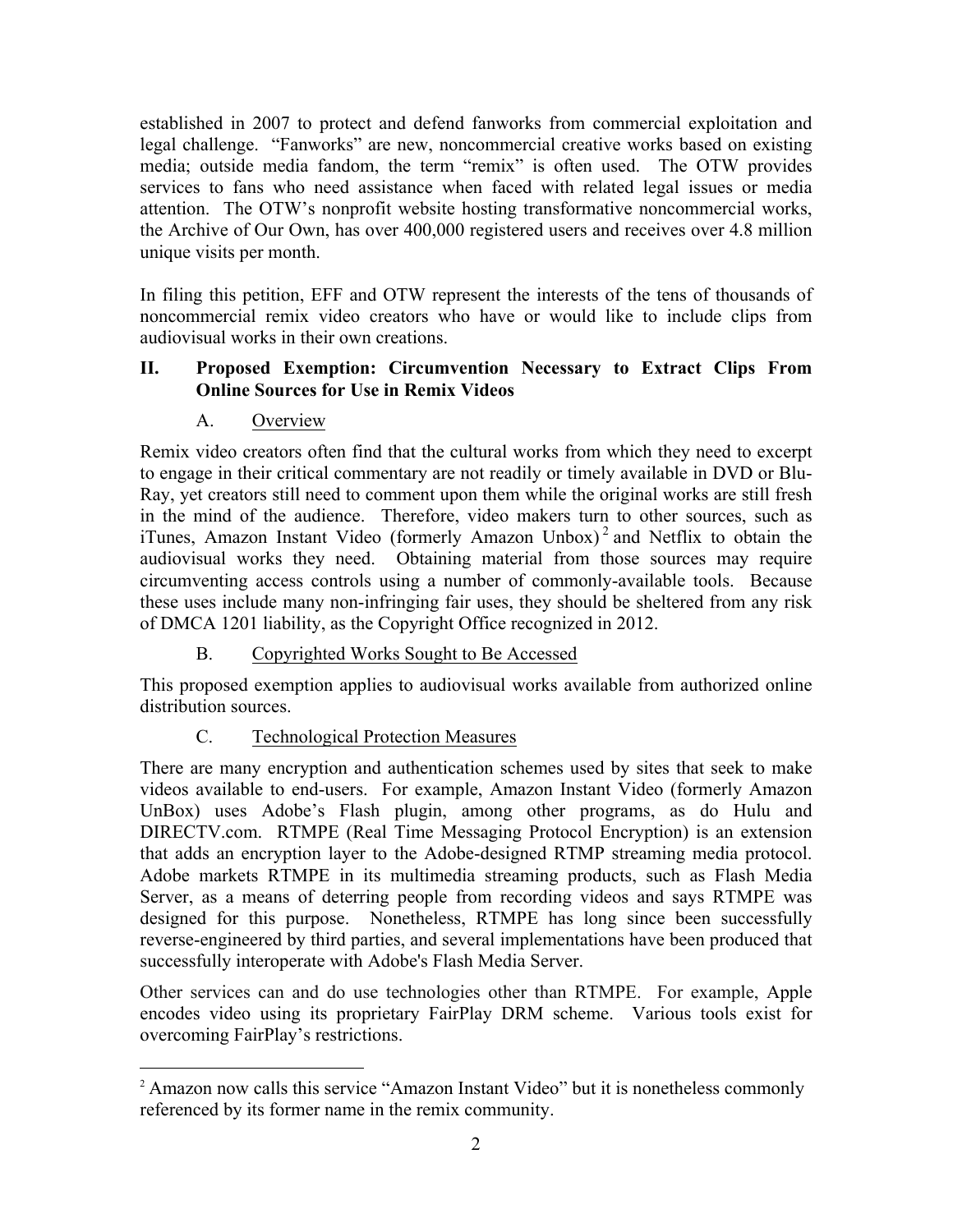### D. Non-infringing Uses

1. The Proposed Exemption is Tailored to Supporting Remix Creativity

The targeted practice of the proposed exemption—the creation of videos that include clips taken from authorized online distribution sources—is well-established and highly likely to continue over the next three years.

The creative practice of "remixing" existing video content to create original expression is a time-honored tradition stretching back to 1918 when Lev Kuleshov began splicing and assembling film fragments to tell new stories.<sup>3</sup> Today, the ability to remix and share existing video content has been democratized to an unprecedented degree, thanks to the combination of inexpensive video editing tools and free, easy-to-use video hosting services such as YouTube.

Dr. Michael Wesch has identified a number of genres of short-form videos on YouTube that are popular among viewers and frequently depend on clips drawn from film or television sources. These genres include everything from movie trailer remixes to fanvids to supercuts.<sup>4</sup> One popular video genre is "political remix videos." PRVs are a powerful and persuasive way to raise public awareness on a variety of issues. For example, one popular video combines selected clips from the TLC show "Toddlers and Tiaras" to create a re-imagined reality show called "Moms and Tiaras" that comments on the behavior of the parents of beauty pageant contestants. All of these forms of remix are valuable not only in themselves, but also because they help create the next generation of artists, who can gain skills and exposure otherwise unavailable to them.

These remix creators frequently rely on source material extracted from online distribution sources. This type of use is not unusual for remixers who wish to comment on a currently airing show; waiting for the DVD or Blu-Ray disc would in many cases require up to a year (or may never occur at all). Many commentaries on television shows are most relevant soon after the shows air, whereas DVDs are released many months later. And many anime series, such as the very popular Sailor Moon Crystal never see authorized release in the U.S. except via online distribution mechanisms.<sup>5</sup>

Timeliness is particularly important for political remixers, who often need to create and share their videos quickly, while their message is still timely. For this community, delayed access can mean a less effective message – or no message at all. A study of political videos concluded that the most successful political remix videos were vastly more successful than traditional party or candidate-sponsored ads, and "in all cases they were not typical ads, but edited footage."<sup>6</sup>

Another reason these sources are important is that remix artists care deeply about highquality source material. Low quality detracts from the message and makes it hard to

 <sup>3</sup> Lev Kuleshov, *Kuleshov on Film* (1974).

<sup>&</sup>lt;sup>4</sup> *See, e.g.* http://screencrave.com/2010-08-04/the-10-best-youtube-trailer-remixes-ever/; http://transformativeworks.org/projects/vidtestsuite; http://supercut.org.

<sup>&</sup>lt;sup>5</sup> See http://www.hulu.com/sailor-moon-crystal; http://blog.hulu.com/2014/05/19/sailor- $\frac{\text{moon-returns/}}{6}$  Limor Shifman, Memes in Digital Culture 125 (2014).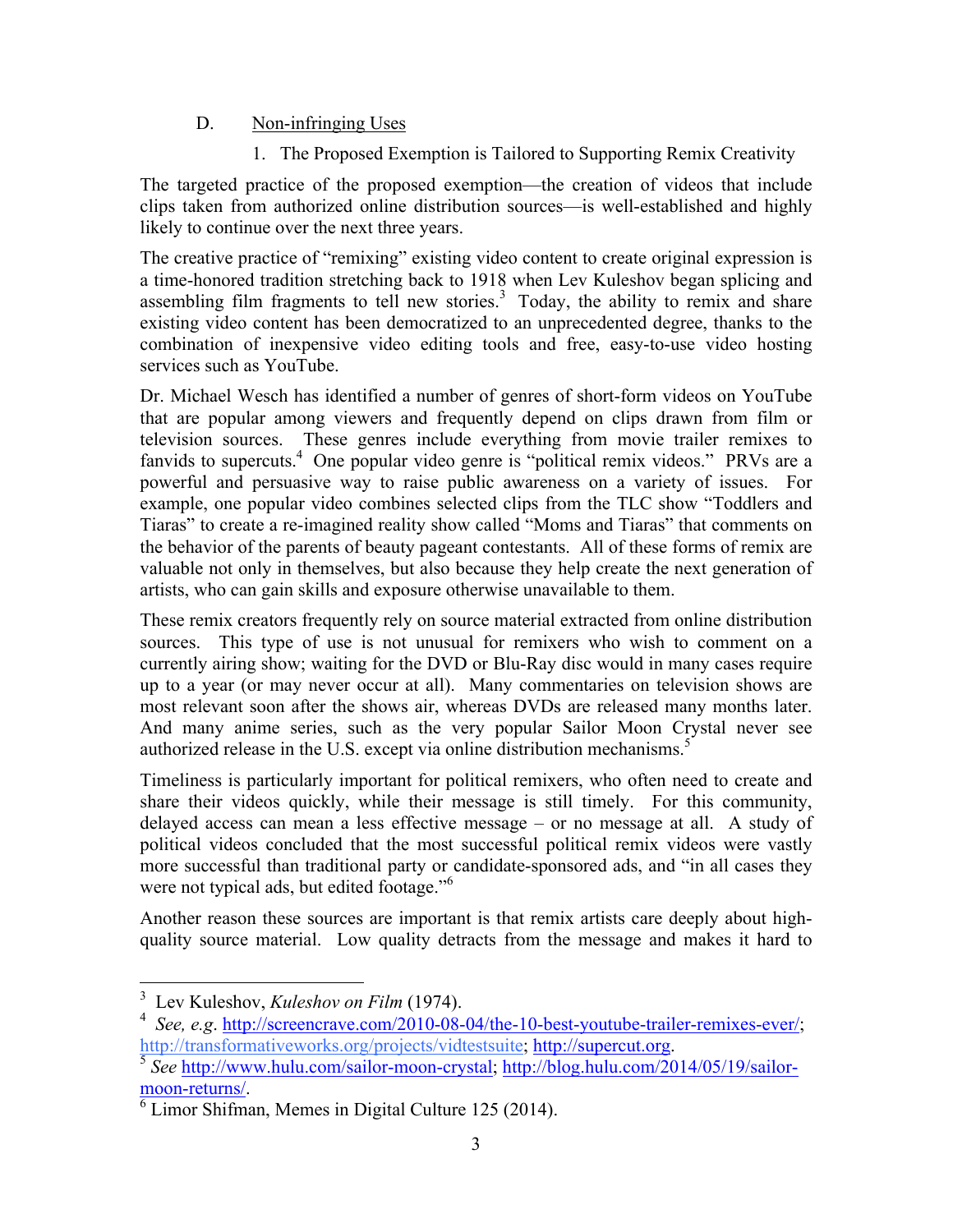reach audiences. Further, remix often requires multiple rounds of editing. Each edit degrades the quality of the video, so unless the creator starts with high-quality source, the output may be unwatchable or artistically insufficient.

2. The Standard Fair Factors Favor a Fair Use Finding

With respect to the first factor—the purpose and character of the use—two characteristics of remix videos will generally favor a fair use finding. First, remix videos are inherently transformative in nature. Second, the exemption sought here for remix videos is limited to remix videos created for noncommercial purposes—*i.e*., that are not intended primarily to propose a commercial transaction, but rather to comment, criticize or educate. Such activities have historically been favored under the first fair use factor.<sup>7</sup>

The second fair use factor—the nature of the work—grants greater protection to creative works than to factual ones. Nevertheless, courts have recognized that this factor is likely to be of little importance in fair use cases involving the creation of transformative, original works.<sup>8</sup> In addition, remix usually targets works that have already been widely disseminated.<sup>9</sup> Moreover, in the case of political remix videos, the source work will often be highly factual, suggesting this favor would likely favor fair use.<sup>10</sup>

The third fair use factor—the amount taken—also tips in favor of remix video creators. The excerpts taken from films or television programs will generally comprise only a small fraction of the original work. Existing fair use precedents make it clear that where only small excerpts are taken, a fair use determination is favored.<sup>11</sup>

The fourth fair use factor—the effect of the use on the potential market for the work also supports remix video creators. These videos are transformative works that do not substitute for the original works; if anything, they support them.<sup>12</sup> Moreover, to the extent that any particular remix video is a parody of the original, or associates the original work with any political message or controversial subjects, it is unlikely that the copyright owner would license the remix. Courts have found that a fair use finding is appropriate where these considerations make licensing unlikely or impossible.<sup>13</sup> As the experience of the past three years under the existing online exemption shows, digital distribution models are thriving in the presence of authorized circumvention for remix.

### E. Adverse Effects

If this exemption is not renewed, the anti-circumvention provisions of the DMCA will adversely affect remix creators who wish to use online distribution mechanisms. Given

 <sup>7</sup> *See, e.g*., *Campbell*, 510 U.S at 579.

<sup>8</sup> *See, e.g.*, *id.* at 598. <sup>9</sup> *Arica Inst. v. Palmer*, 970 F.2d 1067, 1078 (2d Cir. 1992).

<sup>10</sup> *Harper & Row*, 471 U.S. at 563.

<sup>&</sup>lt;sup>11</sup> *See e.g. Arrow Productions, LTD. v. Weinstein Co. LLC*,  $-$  F. Supp. 2d  $-$  (S.D.N.Y.) Aug. 25, 2014).

<sup>12</sup> 2010 Recommendation, *supra*, note 2, at 39-40; 2012 Recommendation, at 127-28; *see Authors Guild, Inc. v. Googl*e Inc., 954 F.Supp.2d 282, 293 (S.D.N.Y. 2013). <sup>13</sup> *Campbell*, 510 U.S. at 592-93.